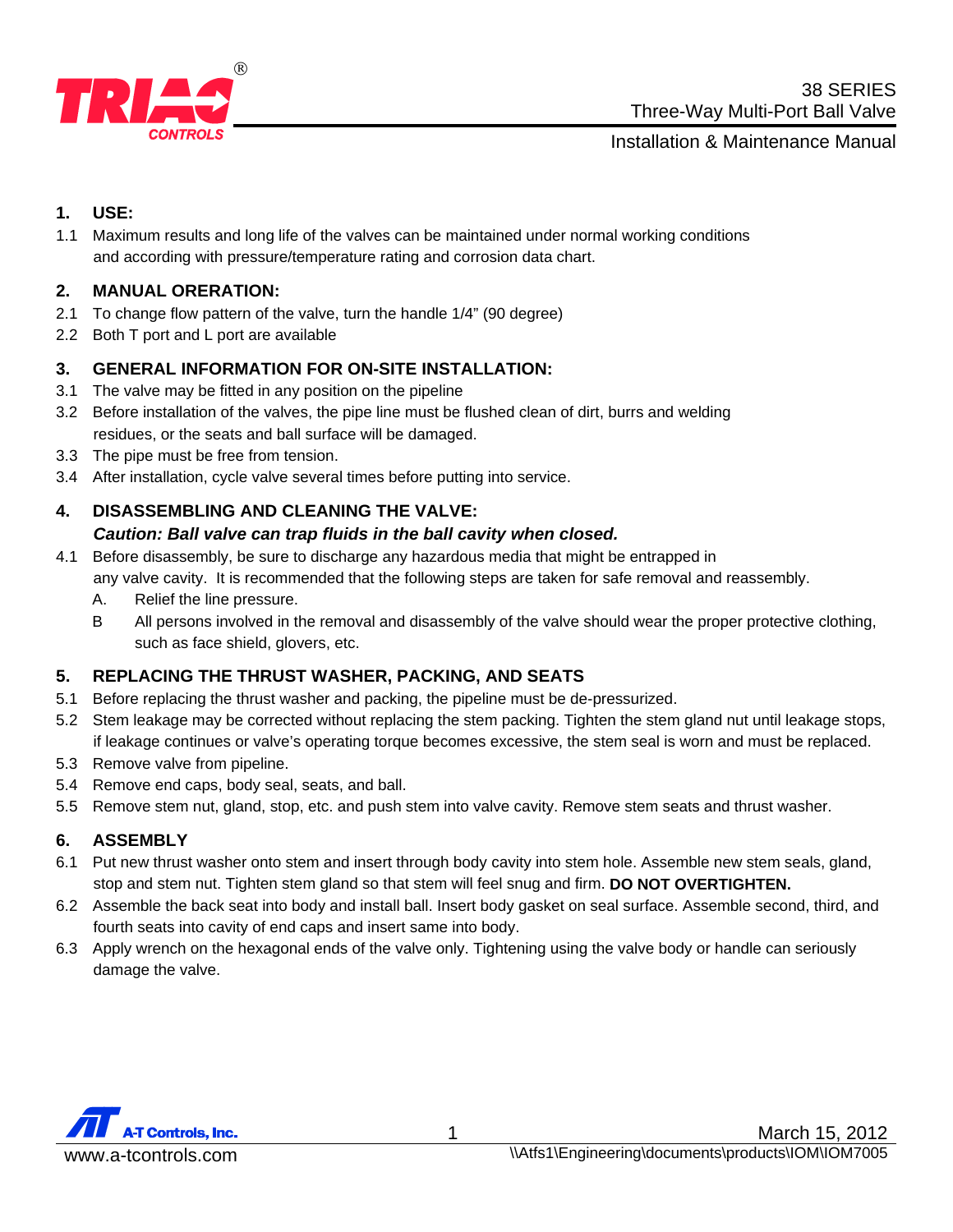

**CONTROLS CONTROLS PARTS IDENTIFICATION AND MATERIALS OF CONSTRUCTION** 



| No.            | <b>Part Name</b>          | <b>Material</b> |               | Qty.           |
|----------------|---------------------------|-----------------|---------------|----------------|
|                | Body                      | CF8M            | <b>WCB</b>    |                |
| $\overline{2}$ | End Cap                   | CF8M            | <b>WCB</b>    | 3              |
| 3              | Ball                      | <b>SUS316</b>   | <b>SUS316</b> | 1              |
| 4              | Seat                      | <b>RPTFE</b>    | <b>RPTFE</b>  | $\overline{4}$ |
| 5              | <b>Joint Gasket</b>       | <b>RPTFE</b>    | <b>RPTFE</b>  | 3              |
| 6              | <b>Stem</b>               | <b>SUS316</b>   | <b>SUS316</b> | 1              |
| 7              | <b>Stem Seal</b>          | <b>RPTFE</b>    | <b>RPTFE</b>  | 1              |
| 8              | <b>Stem Packing</b>       | <b>RPTFE</b>    | <b>RPTFE</b>  | 1              |
| 9              | <b>Stem Packing</b>       | <b>RPTFE</b>    | <b>RPTFE</b>  | 1              |
| 10             | <b>Gland Nut</b>          | <b>SUS304</b>   | <b>SUS304</b> | 1              |
| 11             | <b>Stem Spacer</b>        | <b>SUS304</b>   | <b>SUS304</b> | 1              |
| 12             | Handle                    | <b>SUS304</b>   | <b>SUS304</b> | 1              |
| 13             | <b>Stem Disc</b>          | <b>SUS304</b>   | <b>SUS304</b> | 1              |
| 14             | <b>Stem Nut</b>           | <b>SUS304</b>   | <b>SUS304</b> | 1              |
| 15             | <b>Locking Device</b>     | <b>SUS304</b>   | <b>SUS304</b> | 1              |
| 16             | <b>Handle Sleeve</b>      | Vinyl           | Vinyl         |                |
| 17             | <b>Cylindrical Spacer</b> | <b>SUS304</b>   | <b>SUS304</b> |                |
| 18             | <b>Stop Bolt</b>          | <b>SUS304</b>   | <b>SUS304</b> |                |